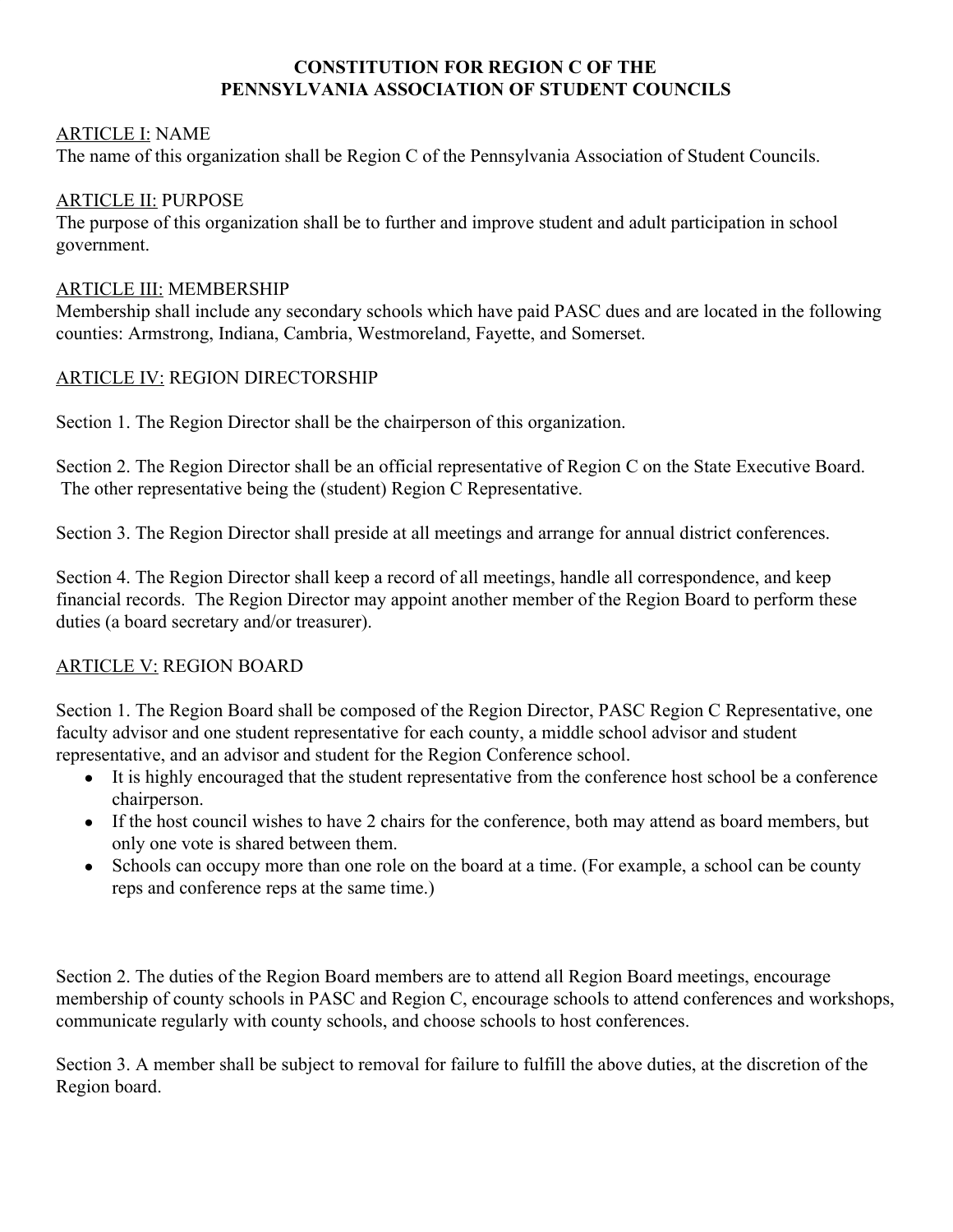Section 4. The nominee who shall gain the second highest number of votes at the county caucus shall be the Alternate representative to the Region Board, and will assume the position should the elected representative be unable to continue in that capacity.

Section 5. Should a Region Board member be unable to serve in their capacity, and/or no Alternate representative is available to serve, the Region Board shall appoint a representative until the next regularly scheduled election.

# ARTICLE VI: ELECTIONS

Section 1. The Region Director shall be elected every three years at the region conference.

Section 2. Nominations for the position of Region Director shall be submitted from within the membership one month prior to the Winter Region Board meeting through resumes and applications.

Section 3. County Representatives:

- Both advisor and student must come from a PASC member school district
- The school district which shall serve as the county representative shall be elected at at the county caucus at the annual Region Conference.
- The school district elected shall determine the student representative to the region board.
- The term of office shall be two years, with Armstrong, Indiana, Cambria counties elected on even years, and Westmoreland, Fayette, Somerset counties on odd years.

Section 4. School district applicants shall submit resume and applications to the Region Director one month prior to the annual Region Conference.

Section 5. Each member student council shall have one vote in the county elections in caucus at the annual Region Conference.

Section 6. In the event of a tie, a committee comprised of the Region reps from counties not holding elections, the Region C rep and the Region Director, will meet to review the applications and break the tie. This meeting will take place at the Region Conference prior to the closing assembly. Applications will be available for review from the Region Director.

### ARTICLE VII:

Section 1. Region C shall meet at the annual Region Conference.

Section 2. The Region Board shall meet seasonally in the Fall, Winter, and Spring either in person or electronically

Section 3. The Region Board shall meet any other time deemed necessary.

Section 4. Each Board member may vote. The Region Director shall vote only in the case of a tie.

Section 5. A majority of the Region Board shall constitute a quorum.

Section 6. Any member of Region C may attend and openly participate in Region C meetings.

### ARTICLE VIII: COMMITTEES